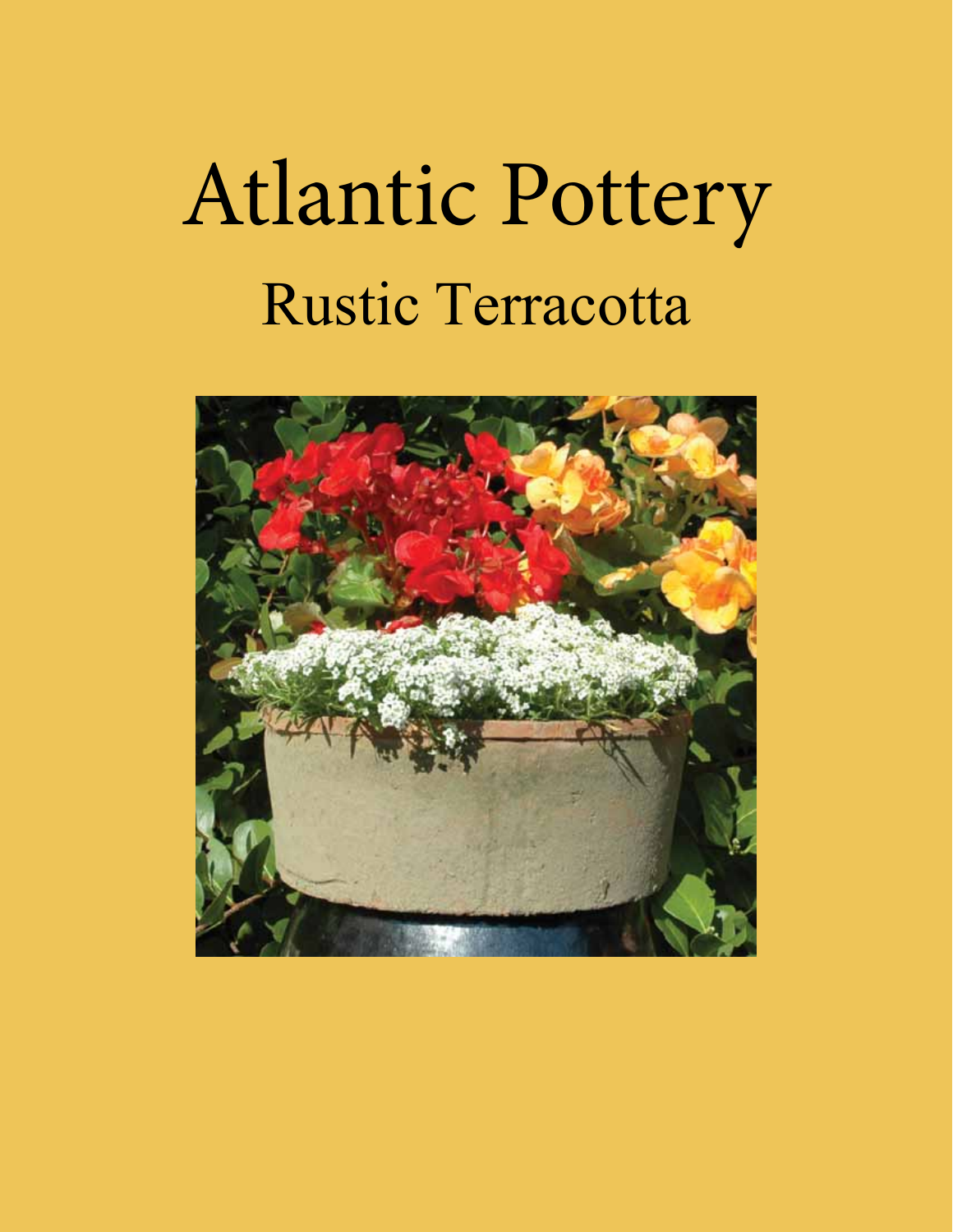

#### Azalea Pot - Red

| Item $#$   | Diameter       | Height          | Case |
|------------|----------------|-----------------|------|
| $0416 - 1$ | $6\frac{1}{4}$ | $5\frac{3}{4}$  | 12.  |
| $0420 - 1$ |                | $7\frac{1}{2}$  |      |
| $0425 - 1$ | 10             |                 |      |
| $0433 - 1$ | 13             | $10\frac{1}{2}$ |      |



#### Dish Pot - Red

| Item $#$   | Diameter   Height |                | Case |
|------------|-------------------|----------------|------|
| $0215 - 1$ | $6\frac{1}{2}$    |                | 24   |
| $0220 - 1$ | $8\frac{1}{2}$    | $2\frac{1}{2}$ | 12.  |
| $0225 - 1$ | $9\frac{3}{4}$    |                |      |
| $0230 - 1$ | $11\frac{1}{2}$   |                |      |
| $0235 - 1$ | 14                |                |      |



#### Standard Pot - Red

| Item $#$   | Diameter       | Height         | Case |
|------------|----------------|----------------|------|
| $0110 - 1$ | $4\frac{1}{4}$ | $2\frac{1}{2}$ | 24   |
| $0115 - 1$ | $6\frac{1}{4}$ |                | 18   |
| $0119 - 1$ | $7\frac{1}{2}$ | $4\frac{1}{2}$ |      |
| $0124 - 1$ | $9\frac{1}{2}$ |                |      |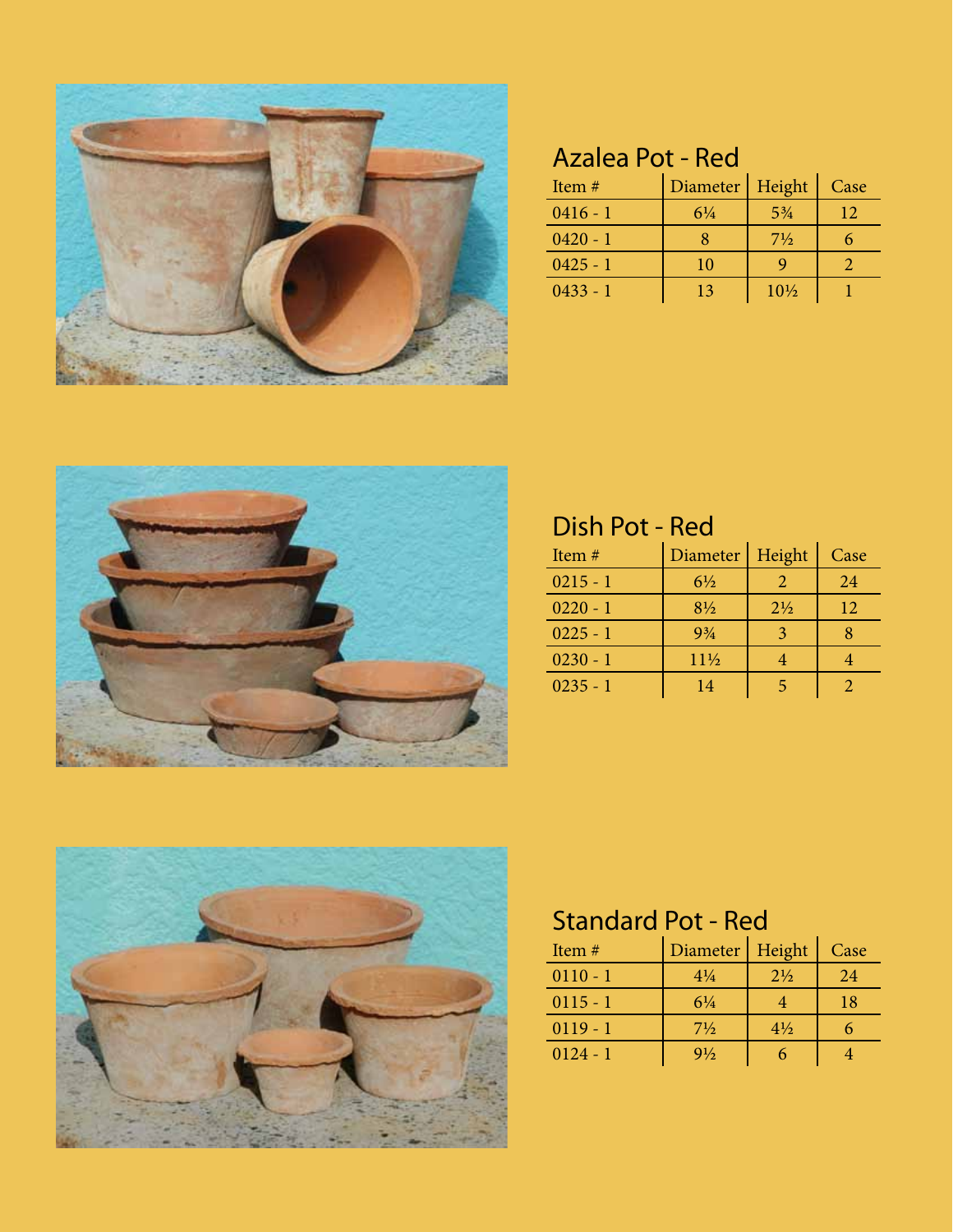## Square Pot - Red

| Item $#$   | Diameter   Height   Case |  |
|------------|--------------------------|--|
| $1513 - 1$ | $5\frac{1}{2}$           |  |
| $1517 - 1$ | 63⁄4                     |  |
| $1521 - 1$ |                          |  |





#### Oval Pot - Red

| Item $#$   | Diameter   Height                  |                | Case |
|------------|------------------------------------|----------------|------|
| $3216 - 1$ | $6\frac{1}{2} \times 5\frac{1}{4}$ | $3\frac{1}{4}$ |      |
| $3220 - 1$ | $7\frac{1}{2} \times 6\frac{1}{2}$ | $3\frac{3}{4}$ |      |
| $3225 - 1$ | $9\frac{1}{2} \times 7\frac{1}{2}$ |                |      |

## Elegance Pot - Red

| Item #     | Diameter       | Height         | Case |
|------------|----------------|----------------|------|
| $1210 - 1$ | $4\frac{1}{4}$ | $3\frac{3}{4}$ | 24   |
| $1215 - 1$ | $6\frac{1}{4}$ | $5\frac{1}{2}$ | 12   |
| $1220 - 1$ |                | $7\frac{1}{2}$ |      |
| $1225 - 1$ | 10             | $9\frac{1}{4}$ |      |

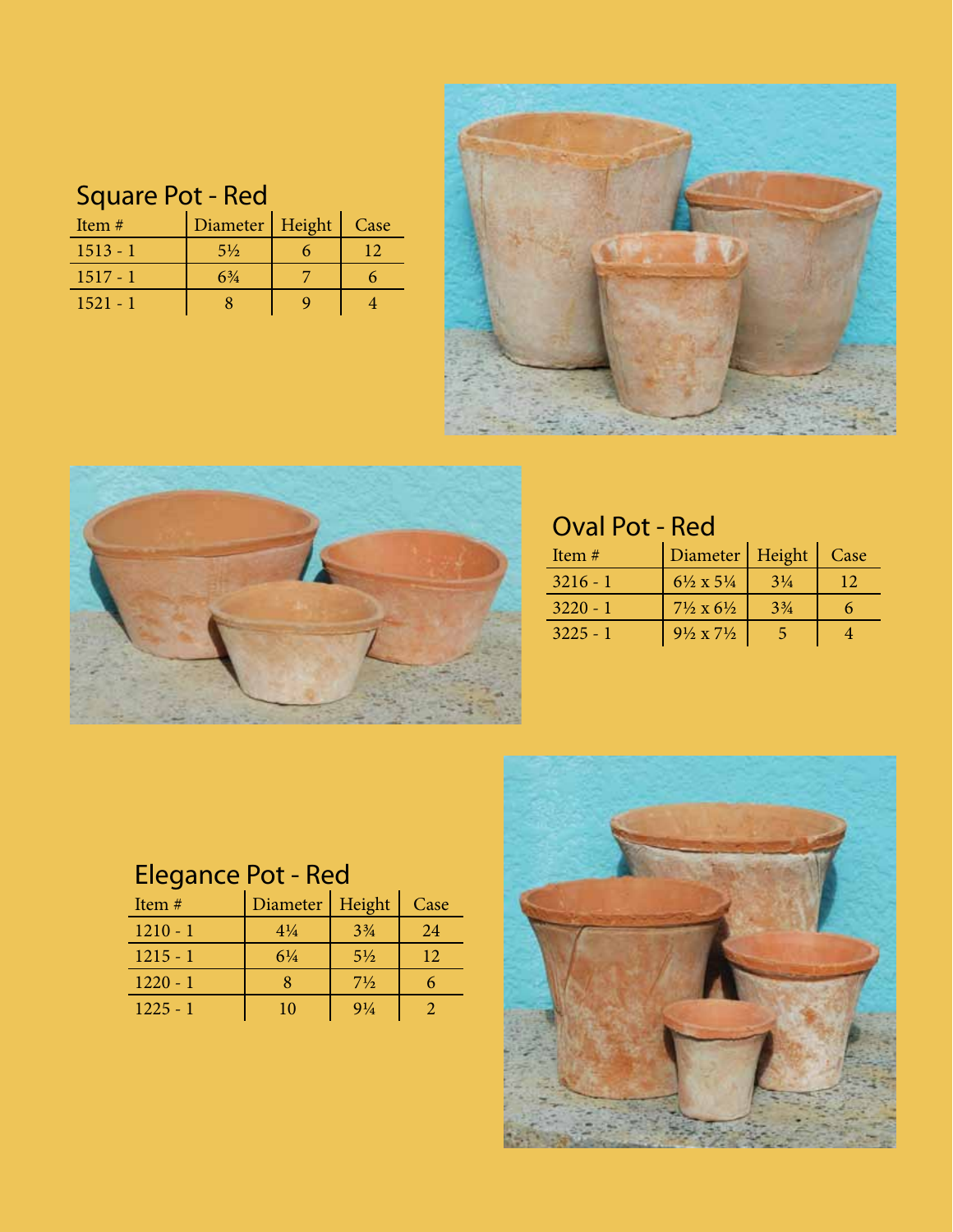

## Azalea Pot - Antique Red

| Item $#$   | Diameter       | Height          | Case |
|------------|----------------|-----------------|------|
| $0416 - 5$ | $6\frac{1}{4}$ | $5\frac{3}{4}$  | 12.  |
| $0420 - 5$ |                | $7\frac{1}{2}$  |      |
| $0425 - 5$ | 10             |                 |      |
| $0433 - 5$ | 13             | $10\frac{1}{2}$ |      |



#### Dish Pot - Antique Red

| Item $#$   | Diameter        | Height         | Case |
|------------|-----------------|----------------|------|
| $0215 - 5$ | $6\frac{1}{2}$  |                | 24   |
| $0220 - 5$ | $8\frac{1}{2}$  | $2\frac{1}{2}$ | 12   |
| $0225 - 5$ | $9\frac{3}{4}$  |                |      |
| $0230 - 5$ | $11\frac{1}{2}$ |                |      |
| $0235 - 5$ | 14              |                |      |



#### Square Pot - Antique Red

| Item $#$   | Diameter   Height | Case |
|------------|-------------------|------|
| $1513 - 5$ | $5\frac{1}{2}$    |      |
| $1517 - 5$ | $6\frac{3}{4}$    |      |
| $1521 - 5$ |                   |      |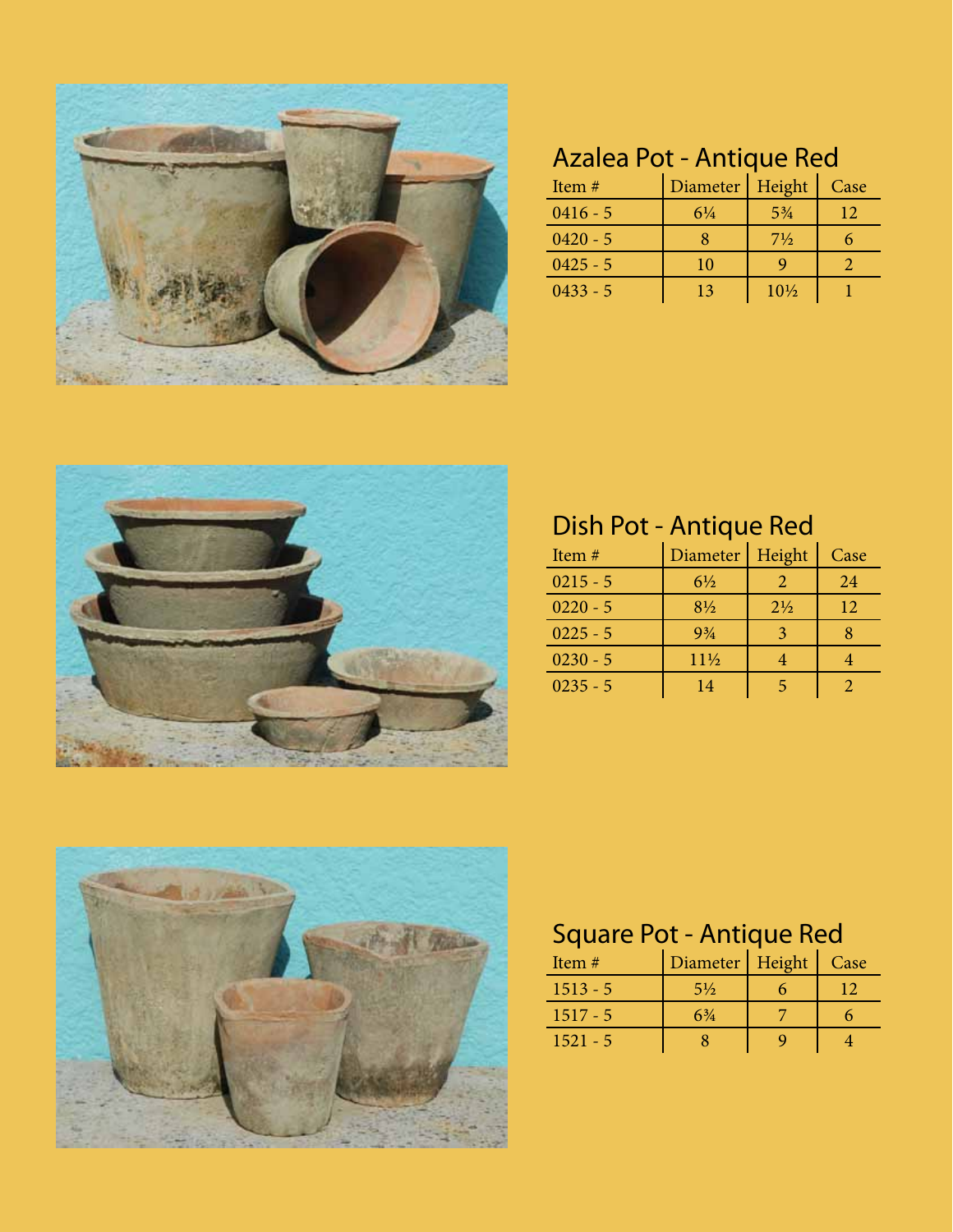

## Oval Pot - Antique Red

| Item $#$   | Diameter   Height                  |                | Case |
|------------|------------------------------------|----------------|------|
| $3216 - 5$ | $6\frac{1}{2} \times 5\frac{1}{4}$ | $3\frac{1}{4}$ |      |
| $3220 - 5$ | $7\frac{1}{2} \times 6\frac{1}{2}$ | $3\frac{3}{4}$ |      |
| $3225 - 5$ | $9\frac{1}{2}$ x $7\frac{1}{2}$    |                |      |



#### Cylinder Pot - Antique Red

| Item#      | Diameter   Height |                | Case |
|------------|-------------------|----------------|------|
| $3110 - 5$ | $3\frac{3}{4}$    | $4\frac{3}{4}$ | 24   |
| $3113 - 5$ |                   | $5\frac{3}{4}$ |      |
| $3116 - 5$ | 6½                | $7\frac{1}{2}$ |      |



#### Standard Pot - Antique Red

| Item $#$   | Diameter       | Height         | Case |
|------------|----------------|----------------|------|
| $0110 - 5$ | $4\frac{1}{4}$ | $2\frac{1}{2}$ | 24   |
| $0115 - 5$ | $6\frac{1}{4}$ |                | 18   |
| $0119 - 5$ | $7\frac{1}{2}$ | $4\frac{1}{2}$ |      |
| $0124 - 5$ | $9\frac{1}{2}$ |                |      |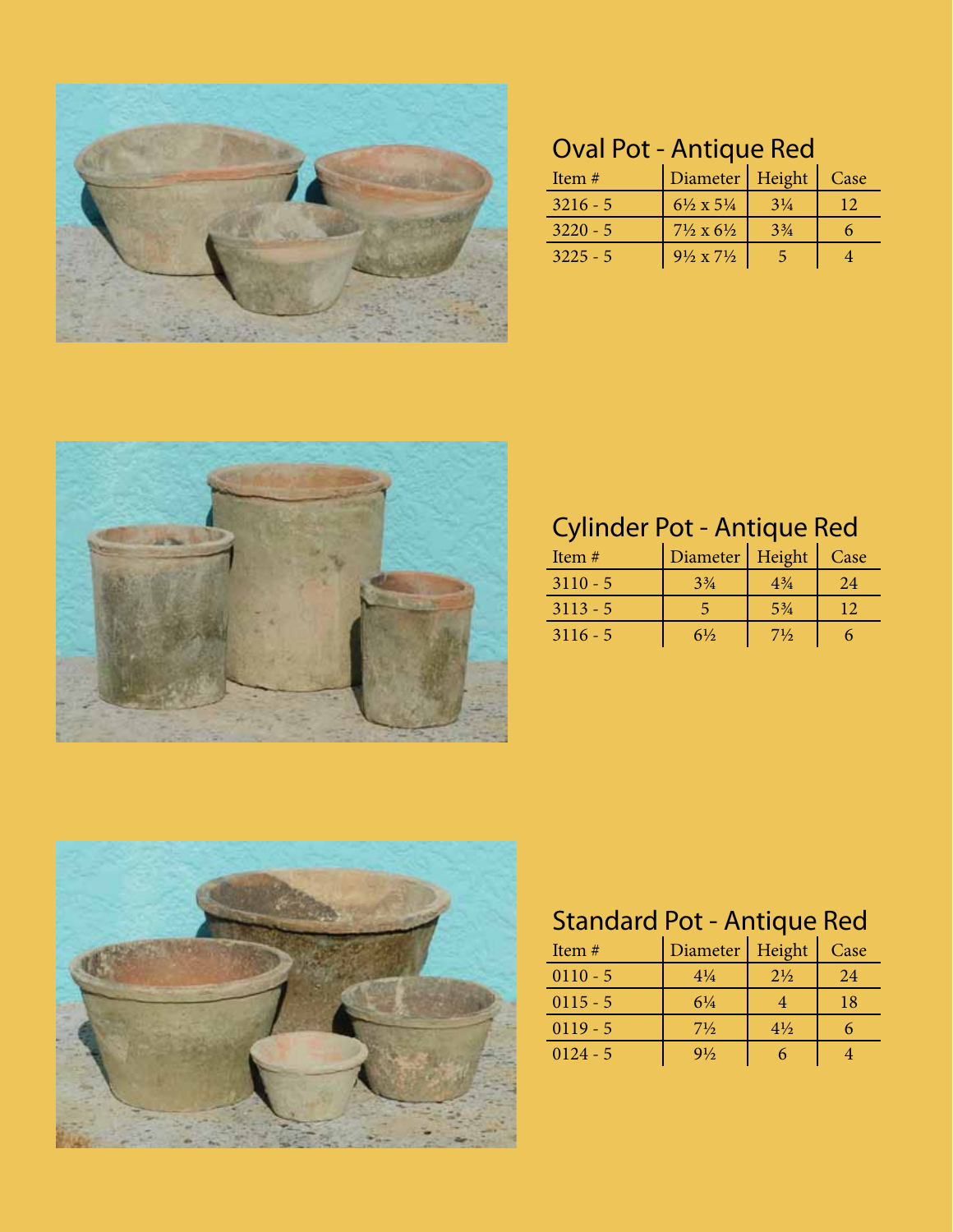

## Elegance Pot - Antique Red

| Item $#$   | Diameter       | Height         | Case |
|------------|----------------|----------------|------|
| $1210 - 5$ | $4\frac{1}{4}$ | $3\frac{3}{4}$ | 24   |
| $1215 - 5$ | $6\frac{1}{4}$ | $5\frac{1}{2}$ | 12.  |
| $1220 - 5$ |                | $7\frac{1}{2}$ |      |
| $1225 - 5$ | 10             | $9\frac{1}{4}$ |      |



#### Low Cylinder - Antique Red

Set of 2

| Item $#$   | Diameter   Height   Case |       |
|------------|--------------------------|-------|
| $1330 - 5$ | $11\frac{1}{2}$          | 1 Set |
| $1335 - 5$ | 13½                      | 1 Set |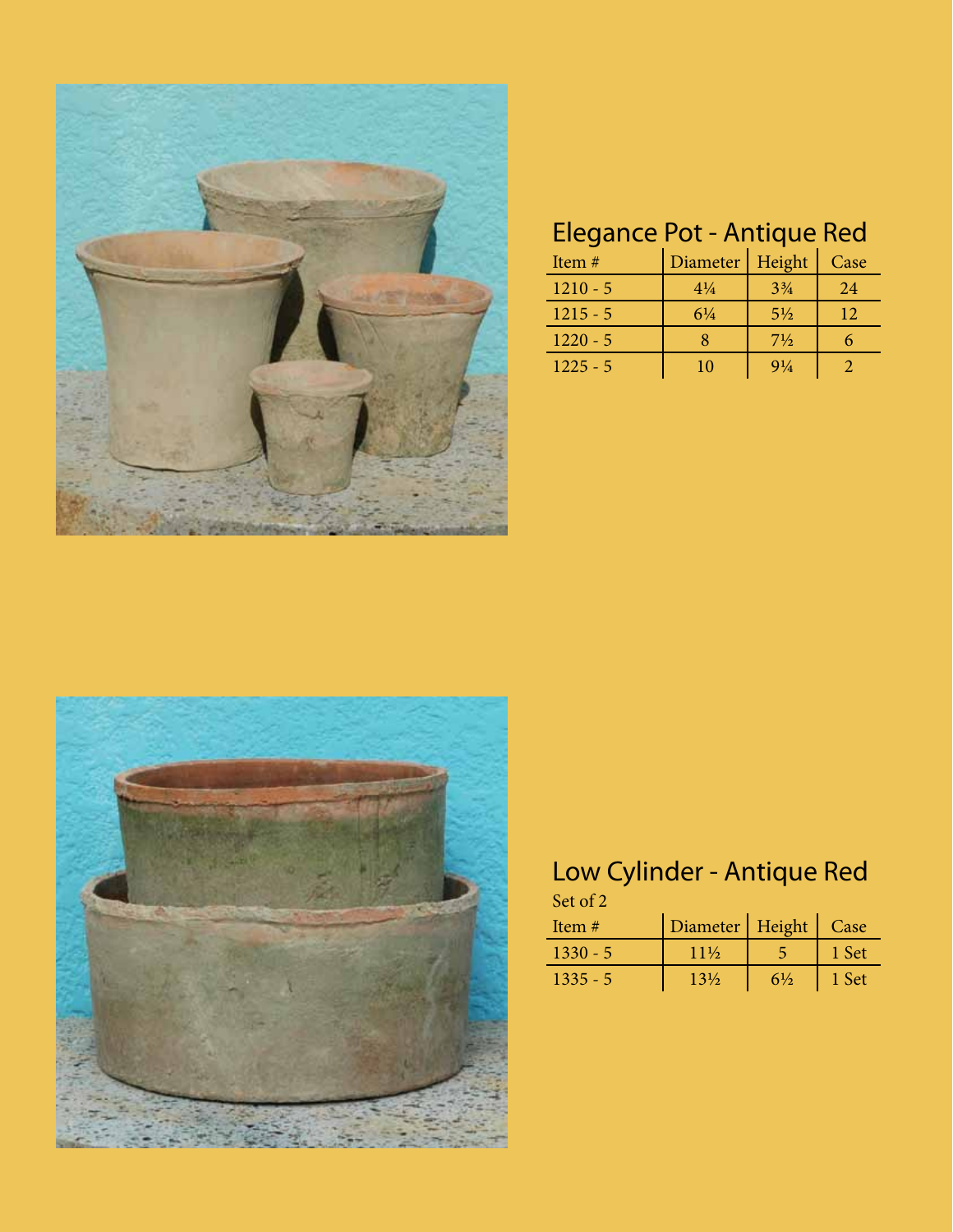

## Dish Orchid Pot

| Item $#$     | Diameter        | Height         | Case |
|--------------|-----------------|----------------|------|
| 0215 ORC - 1 | $6\frac{1}{2}$  |                | 24   |
| 0220 ORC - 1 | $8\frac{1}{2}$  | $2\frac{1}{2}$ | 12   |
| 0225 ORC - 1 | $9\frac{3}{4}$  |                |      |
| 0230 ORC - 1 | $11\frac{1}{2}$ |                |      |
| 0235 ORC - 1 | 14              |                |      |



| Item $#$     | Diameter       | Height         | Case |
|--------------|----------------|----------------|------|
| 1210 ORC - 1 | $4\frac{1}{4}$ | $3\frac{3}{4}$ | 24   |
| 1215 ORC - 1 | 6¼             | $5\frac{1}{2}$ | 12.  |
| 1220 ORC - 1 |                | $7\frac{1}{2}$ |      |
| 1225 ORC - 1 | 10             | $9\frac{1}{4}$ |      |





#### Standard Orchid Pot

| Item #       | Diameter       | Height         | Case |
|--------------|----------------|----------------|------|
| 0110 ORC - 1 | $4\frac{1}{4}$ | $2\frac{1}{2}$ | 24   |
| 0115 ORC - 1 | $6\frac{1}{4}$ |                | 18   |
| 0119 ORC - 1 | $7\frac{1}{2}$ | $4\frac{1}{2}$ |      |
| 0124 ORC - 1 | $9\frac{1}{2}$ |                |      |